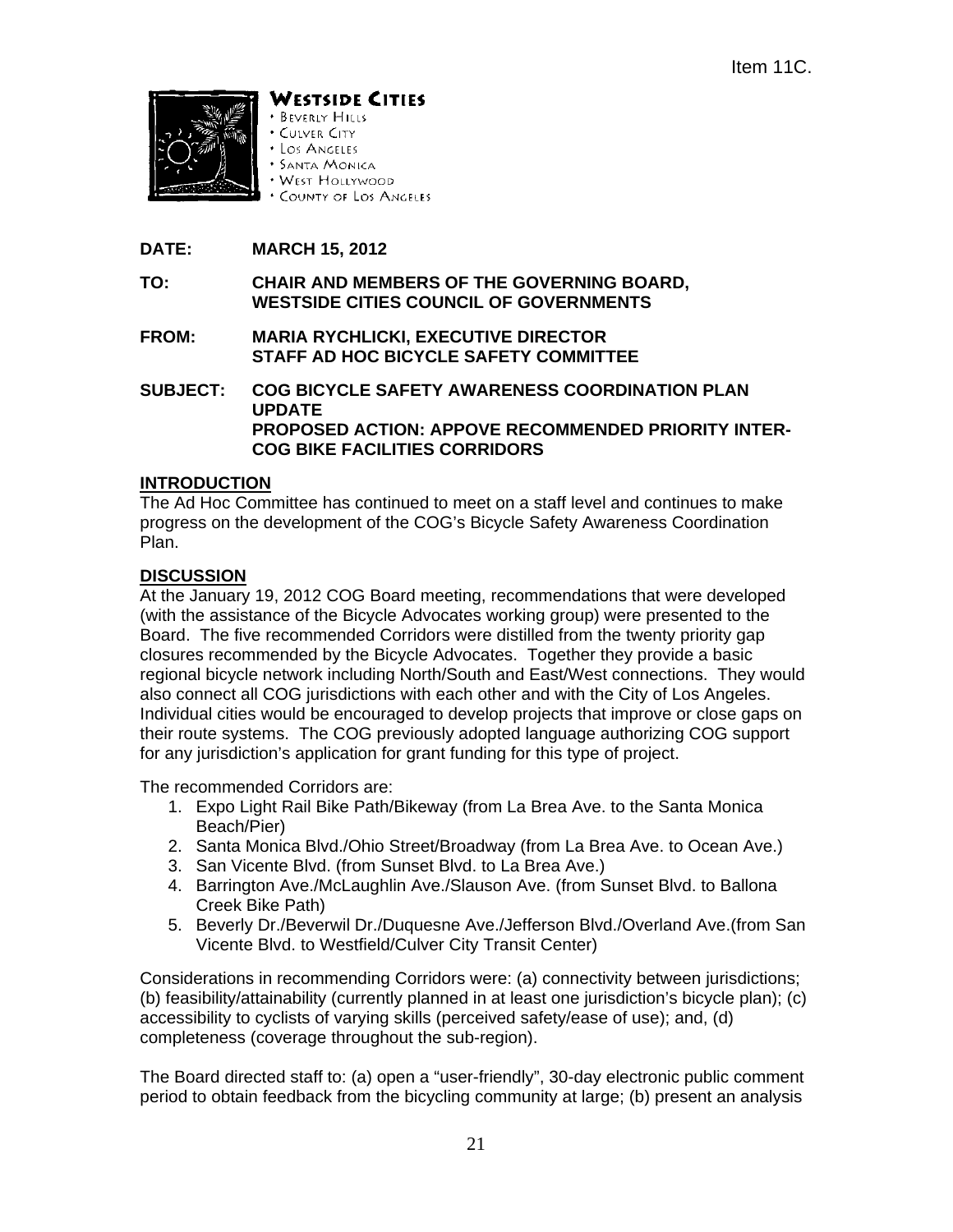of the feedback; and, (c) make final recommendations to the Board for formal action at the March 15, 2012 meeting.

A posting was included on the COG's and member jurisdictions' websites. Members of the COG and those individuals registered to receive notices of changes to the COG's website received notice of the posting. Members of the Bicycle Advocates group were emailed the posting for distribution via their newsletters, blogs and other resources to obtain feedback on the proposal. A gmail account (bikeinput.wsccog@gmail.com) was established to facilitate comment on the proposal.

Fourteen individuals provided comments. The comments were all supportive of the COG's efforts. Several did not pertain directly to comments on the proposed Corridors. One comment recommended adding a corridor to connect with the San Fernando Valley. Naming the Corridors, e.g., Expo Corridor and Bikeway to the Sea, was also recommended as a method to better identify their parameters. Another comment pointed out that better signage in general is needed. Concerns about safety for cyclists were also expressed. A number of recommendations included extending the proposed Corridors' limits, in some cases beyond the COG's jurisdictional borders.

Staff has worked on the recommendations for over a year and no comments received opposed the approval of any of the recommended Corridors. Rather, many comments encouraged proceeding with haste. Therefore, staff proposes that, rather than delay COG action, the Board should approve the five recommended Corridors. Staff will evaluate the recommended "tweaks" for possible inclusion in future updates.

By adopting these Corridors, the COG is facilitating regional cooperation and connectivity so that local jurisdictions can individually develop and prioritize projects that would address these goals.

Adoption of the Corridors would also be a strong statement of inter-jurisdictional support for grant applications and will help guide independent efforts by Cities to improve the connectivity and quality of the regional bike network.

Staff is also pleased to report that the GIS mapping of the existing bicycle infrastructure in the COG region has been submitted to METRO for inclusion in their mapping updates.

#### **RECOMMENDATION**

Staff recommends approval of the five recommended priority Inter-COG bike facilities Corridors.

#### **Attachments**

11Ca. Description of the Corridors posted on websites and sent to bicycle advocates for distribution

11Cb. Map of the region including the recommended Corridors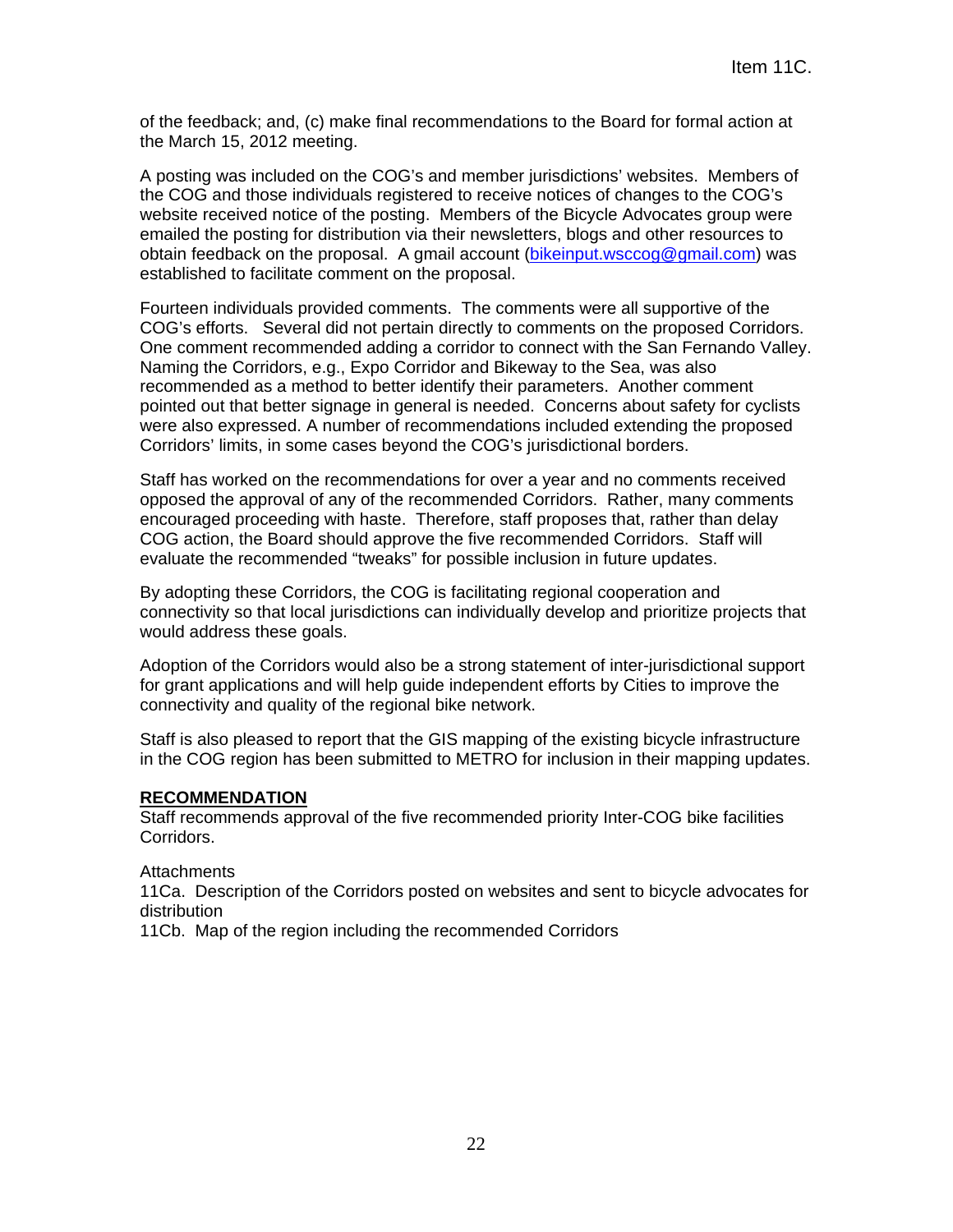Please Participate In the Thirty-Day Electronic Comment Period (February 3 through March 4, 2012) on the Bicycle Infrastructure Priority Corridor Gap Closures Being Considered By the Westside Cities Council of Governments @ Bikeinput.wsccog@gmail.com

The Westside Cities Council of Governments (WSCCOG) has been working on a WSCCOG regional bicycle safety and awareness plan for more than a year. An important element of the plan is recommendations for the closing up of gaps in the current bicycle infrastructure. These recommended gap closures will create a basic regional bicycle system that provides both north/south and east/west connections, and also connects all the WSCCOG jurisdictions with each other and the City of Los Angeles. Individual cities within the WSCCOG will then be encouraged to develop projects that improve or close these gaps on their route systems.

The following priority gap closures were presented to the WSCCOG Board on January 19, 2012:

- 1. Expo Light Rail Bike Path/Bikeway (from La Brea Blvd. to the western terminus of Phase 2\*\*)
- 2. Santa Monica Blvd./Broadway (from La Brea Blvd. to Ocean Ave.)
- 3. San Vicente Blvd. (from Sunset Blvd. to La Brea Blvd.)
- 4. Barrington Ave./McLaughlin Ave./Slauson Ave. (from Sunset Blvd. to the Ballona Creek Bike Path)
- 5. Beverly Dr./Beverwil Dr./Duquesne Ave./Jefferson Blvd./Overland Ave.(from San Vicente to Westfield/Culver City Transit Center)

\*\* Proposed Expo Corridor subsequently extended to the Santa Monica Pier.

The five corridors were selected from twenty priority gap closures recommended by a Bicycle Advocates working group. The recommended corridors were selected based on: (a) connectivity between the most jurisdictions; (b) feasibility/attainability (currently planned in at least one jurisdiction's bicycle plan); and, (c) accessibility to the largest number of cyclists of varying skills (perceived safety/ease of use).

The Board directed staff to open a 30-day electronic comment period so that interested members of the public could review, and provide input on, these recommendations. The results of the comment period will be brought to the Board at its March 15, 2012 meeting which will be held in Culver City. A special email address, bikeinput.wsccog@gmail.com, has been created for the public to provide comments and to find additional information.